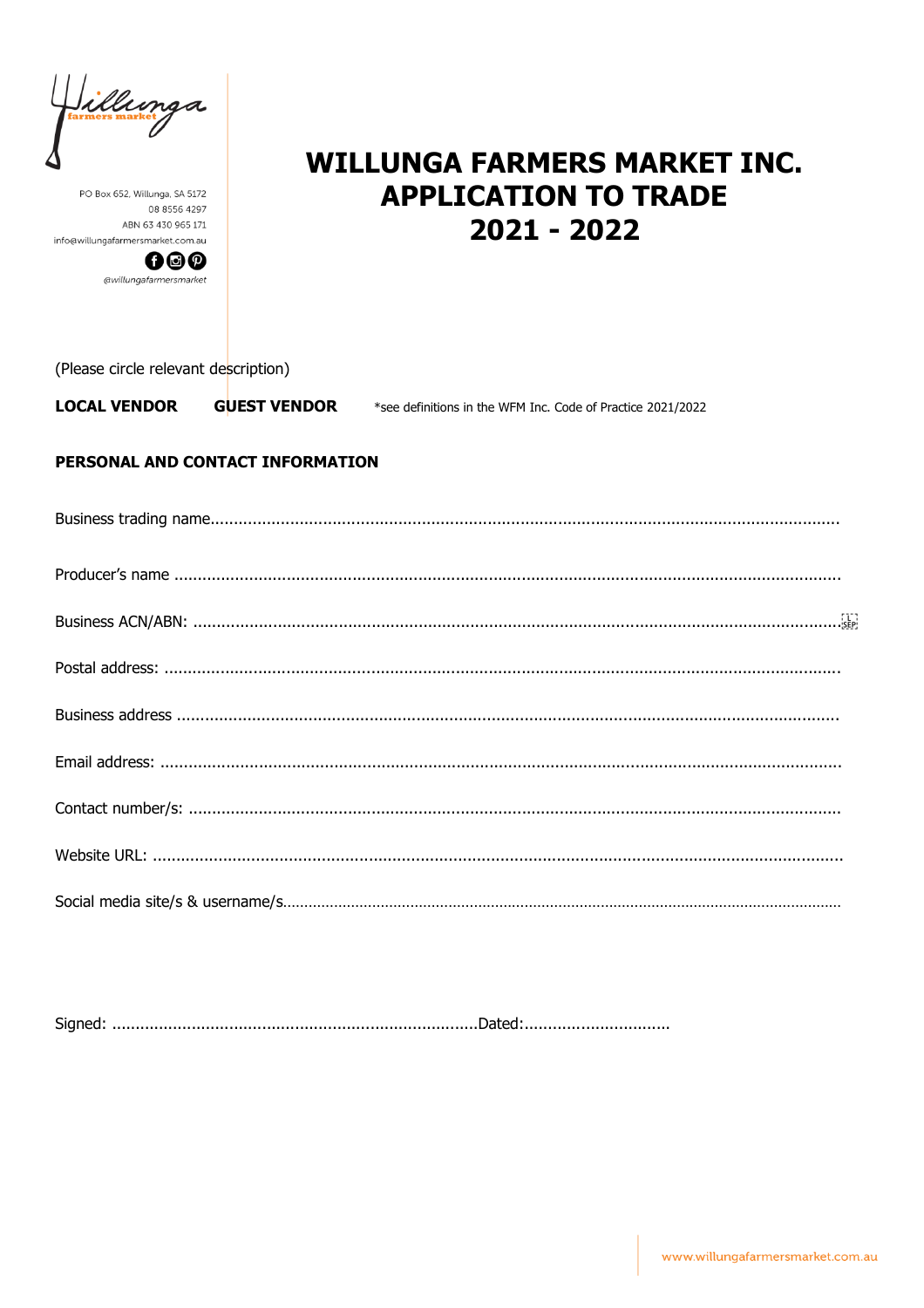Jillunga

### **BUSINESS DESCRIPTION**

| *INCLUDE MAP OF PROPERTY SHOWING LOCATION OF ALL CROPS GROWN                                   |
|------------------------------------------------------------------------------------------------|
|                                                                                                |
|                                                                                                |
|                                                                                                |
|                                                                                                |
| Property owned Property leased (Please attach copy of any relevant lease agreement held)       |
|                                                                                                |
|                                                                                                |
|                                                                                                |
|                                                                                                |
| Property owned Property leased (Please attach copy of any relevant lease agreement held)       |
|                                                                                                |
|                                                                                                |
|                                                                                                |
|                                                                                                |
| (Please attach copy of any relevant lease agreement held)<br>Property owned<br>Property leased |

**SITE REQUIREMENTS** Please indicate your site requirements by ticking the relevant box:

Standard site □ 1.5 size site □ Half Site □ Vehicle/truck on site □ Power □ Weekly Stall □ Fortnightly Stall □ Double size site □ On site storage □ Monthly Stall □ Shared site □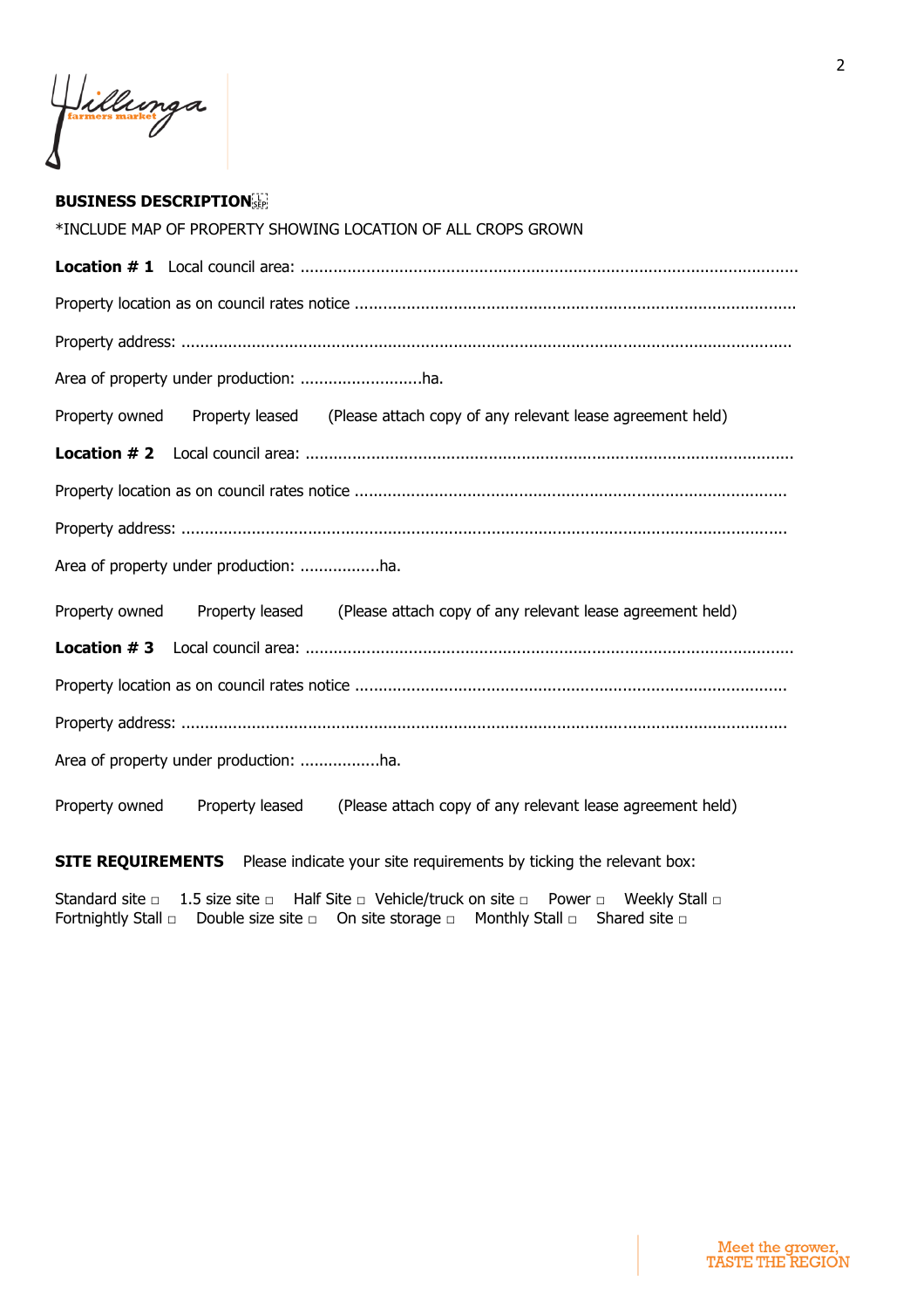Jillunga

### **Schedule of Fees 2021/2022 effective 1st August 2021**

| <b>Ongoing Stall fees</b>                      | Weekly      |
|------------------------------------------------|-------------|
| Standard 3m x 3m                               | \$61.00     |
| 1.5 Size 4.5m x 3m                             | \$88.00     |
| Double 6m x 3m                                 | \$122.00    |
| Shared/Half Stall                              | \$47.00     |
| Hot Food Stall: Standard                       | \$81.00     |
|                                                |             |
| <b>Casual stall fees</b>                       |             |
| Standard 3m x 3m                               | 67.00<br>\$ |
| 1.5 Size 4.5m x 3m                             | \$97.00     |
| Double 6m x 3m                                 | \$134.00    |
| Shared/Half Stall                              | \$62.00     |
| Hot Food Stall: Standard                       | \$ 89.00    |
|                                                |             |
| Stallholder Membership 2021 - 2022             | \$45.00     |
|                                                |             |
| Optional Extras:                               |             |
| Vehicle / Truck in market - next to stall      | 25.00<br>\$ |
| Vehicle / Truck in market - accessible to site | 15.00       |
| Power facilities                               | 7.00        |
| Use of storage facility $-$ Monthly charge     | \$<br>40.00 |

#### **MEMBERSHIP:**

Annual WFM Inc. membership is \$45 (inclusive of GST). Stallholder membership is valid from 1 August to 31 July. All stallholders must be members before selling at the market.

#### **DEFINITIONS & ENTITLEMENTS:**

**Stallholder**: full ownership of stall, full fee payment. Required to sell product from stall each Saturday. Representation in WFM online media and any WFM promotional activities.

**Shared stallholder:** ownership of half a stall at slightly reduced rates. Required to sell product from stall each Saturday. Representation in select WFM online media and promotional activities.<sup>[17]</sup>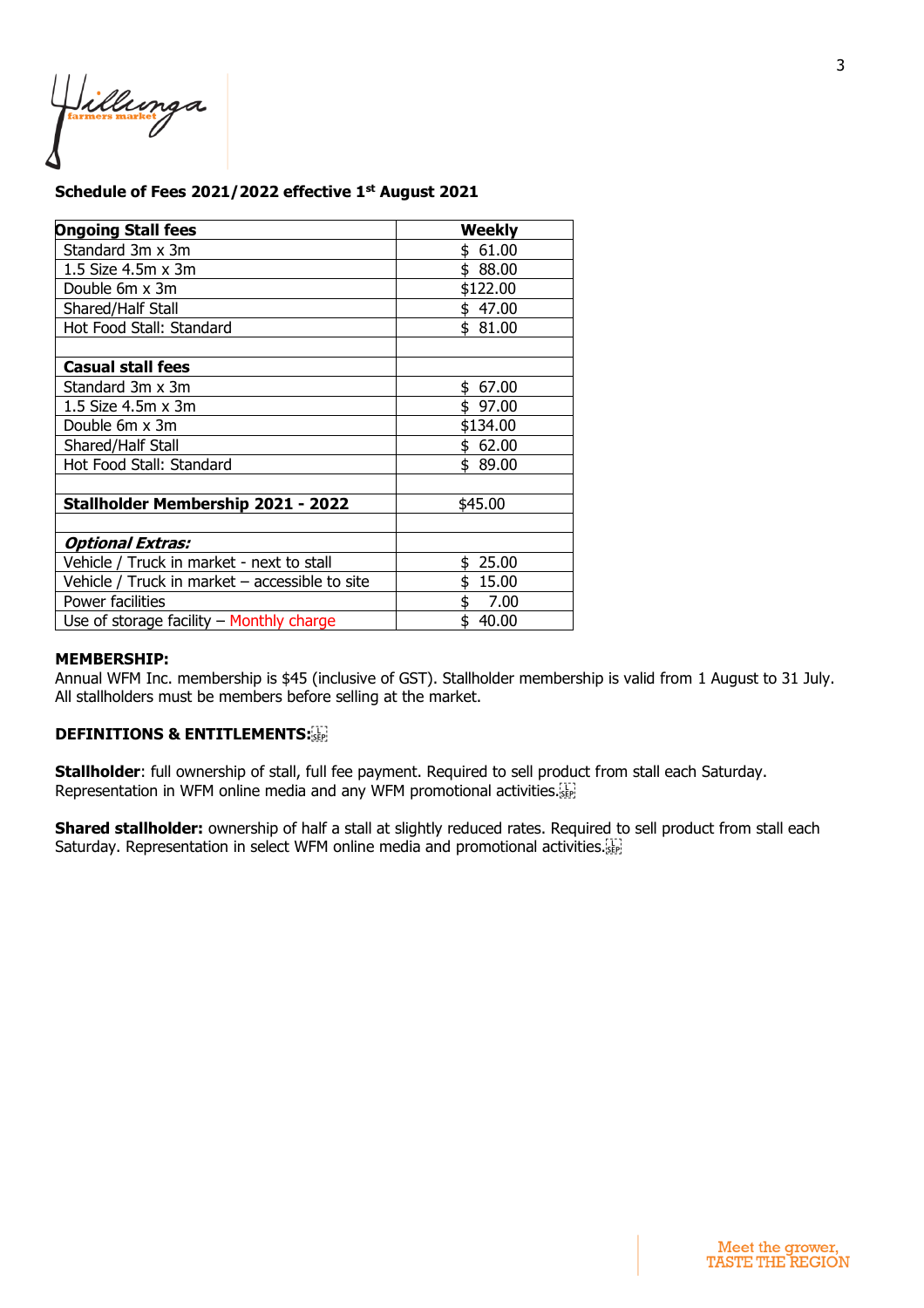Hillunga

# **PRODUCE INFORMATION**

Please circle the category/s from which you will be selling product

| Animal foodser                                       |
|------------------------------------------------------|
| Baked products                                       |
| Bakery / yeast products                              |
| Cakes, biscuits, pastries                            |
| Dairy                                                |
| Fish / seafood                                       |
| <b>Flowers</b>                                       |
| Fruit <sub>ser</sub>                                 |
| Honey <sub>sep</sub>                                 |
| <b>Hot Food</b>                                      |
| Jams / preserves / condiments                        |
| MeatsEp                                              |
| Muesli / Flours / grains / pasta                     |
| Nuts / $grainsse$                                    |
| Olive / seed oil products                            |
| Plants / herbs / seedlings / compost / garden inputs |
| Poultry / eggs sep                                   |
| Ready meals                                          |
| Vegetables                                           |
| Wine / Beer / Cider / Other Beverages                |
| Yeast products / confectionary / ice cream           |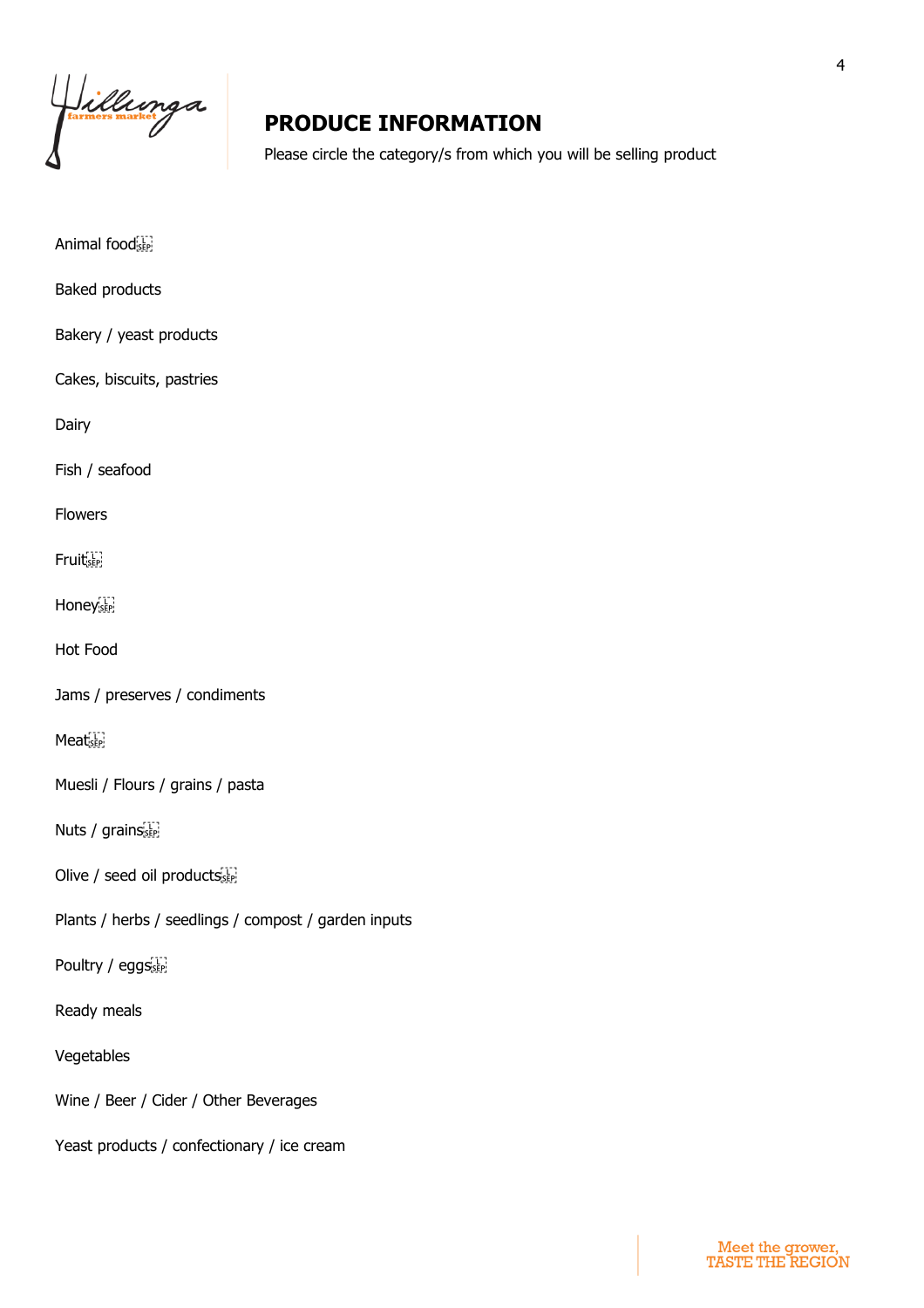Jillunga

PRIMARY PRODUCE Please indicate the produce you anticipate having available for sale, estimating the seasonal availability.

## **Produce that is available ALL YEAR**

| Product                          |  |
|----------------------------------|--|
|                                  |  |
|                                  |  |
|                                  |  |
|                                  |  |
|                                  |  |
|                                  |  |
|                                  |  |
|                                  |  |
| Spring produce: Sept   Oct   Nov |  |
|                                  |  |
|                                  |  |
|                                  |  |
|                                  |  |
|                                  |  |
|                                  |  |
|                                  |  |
|                                  |  |
|                                  |  |
| Product                          |  |
|                                  |  |
| Autumn produce Mar   Apr   May   |  |
|                                  |  |
|                                  |  |
|                                  |  |
|                                  |  |
|                                  |  |
|                                  |  |
|                                  |  |

Meet the grower,<br>TASTE THE REGION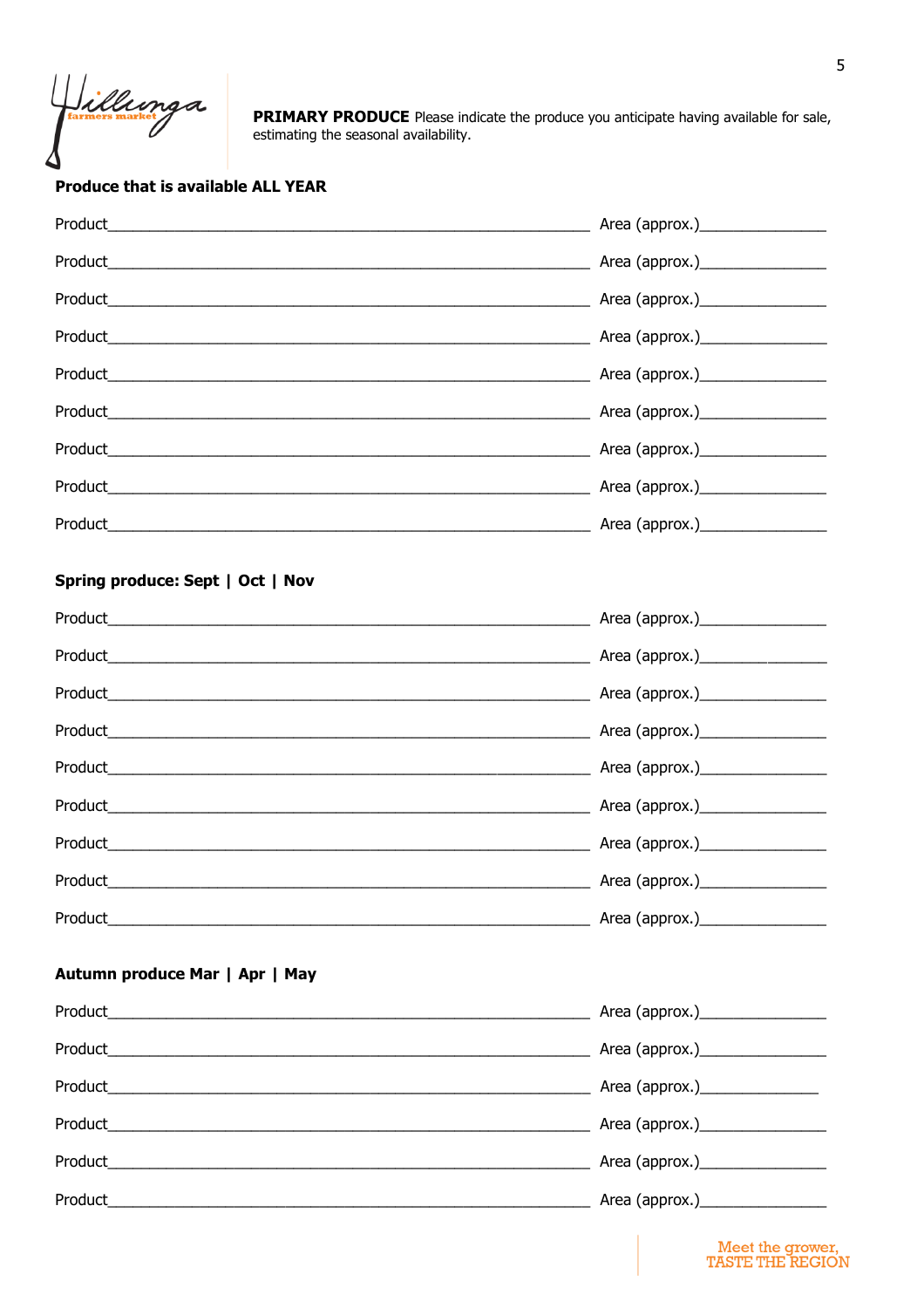| Hillunga                                                                                                                         |                                                                       |
|----------------------------------------------------------------------------------------------------------------------------------|-----------------------------------------------------------------------|
|                                                                                                                                  |                                                                       |
|                                                                                                                                  |                                                                       |
|                                                                                                                                  |                                                                       |
| Winter produce June   July   Aug                                                                                                 |                                                                       |
|                                                                                                                                  |                                                                       |
|                                                                                                                                  |                                                                       |
|                                                                                                                                  |                                                                       |
|                                                                                                                                  |                                                                       |
|                                                                                                                                  |                                                                       |
|                                                                                                                                  |                                                                       |
|                                                                                                                                  |                                                                       |
| Summer produce Dec   Jan   Feb                                                                                                   |                                                                       |
|                                                                                                                                  |                                                                       |
|                                                                                                                                  |                                                                       |
| Product                                                                                                                          | Area (approx.)                                                        |
| Product                                                                                                                          |                                                                       |
| Product_                                                                                                                         |                                                                       |
| Product_                                                                                                                         |                                                                       |
| Product                                                                                                                          | <u> 1999 - Jan James James Barnett, amerikan berketara (h. 1989).</u> |
| Product_<br><u> 1989 - Jan James James, martin de la componentat de la componentat de la componentat de la componentat de la</u> | Area (approx.) <b>No. 1998</b>                                        |
| Product_                                                                                                                         |                                                                       |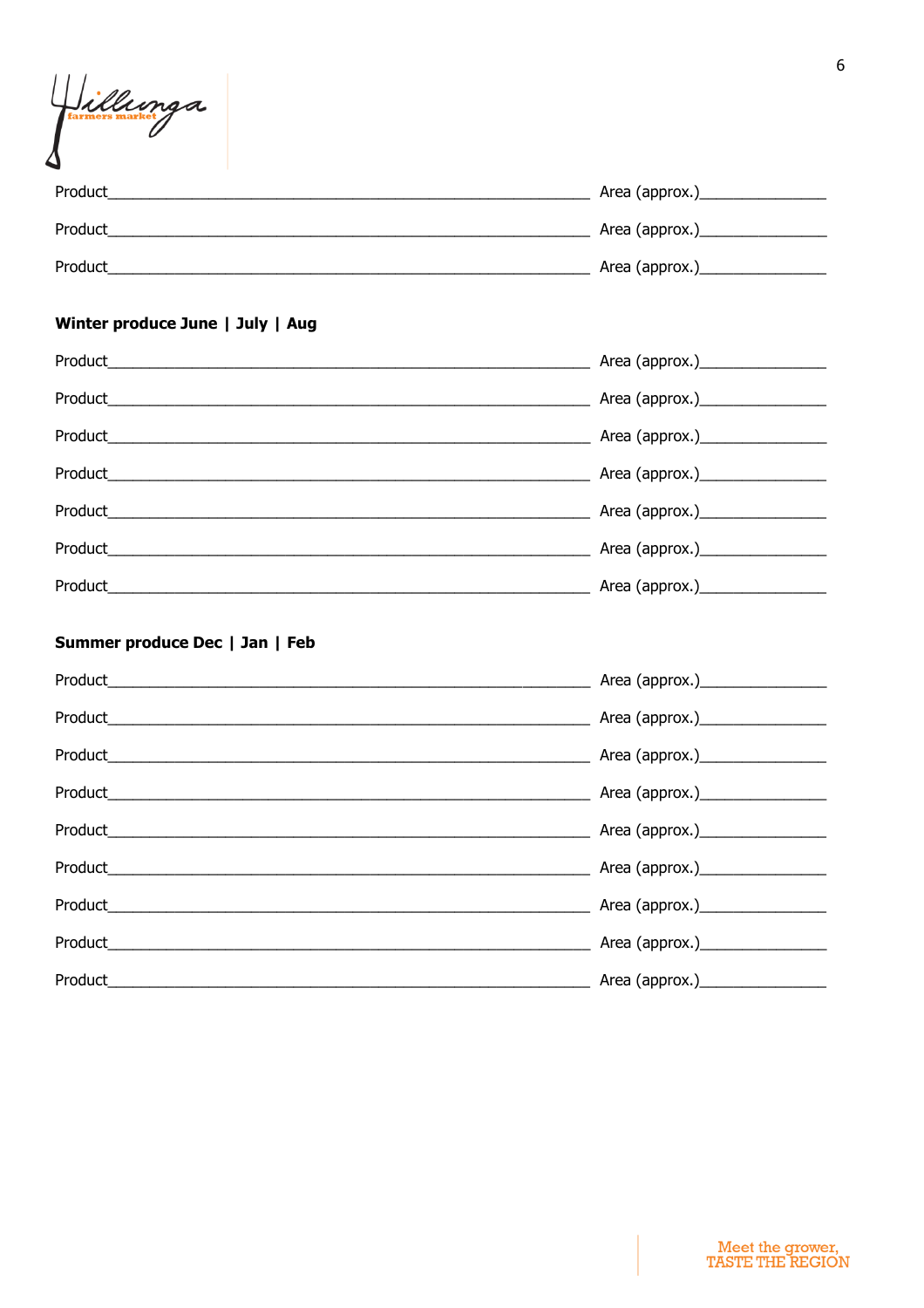Villunga

**VALUE ADDED PRODUCTS** - refer to WFM Inc. Code of Practice 2020/2021

| Ingredients (list all ingredients per product)<br><u> 1989 - Johann Stoff, amerikansk politiker (d. 1989)</u>        | Ingredients (list all ingredients per product)                    |
|----------------------------------------------------------------------------------------------------------------------|-------------------------------------------------------------------|
| <u> 1989 - Jan James James Jan James James James James James James James James James James James James James Jam</u> | Estimated total % locally sourced ingredients by weight or volume |
|                                                                                                                      |                                                                   |
|                                                                                                                      |                                                                   |
| Ingredients (list all ingredients)                                                                                   | Ingredients (list all ingredients)                                |
|                                                                                                                      | Estimated total % locally sourced ingredients by weight or volume |
|                                                                                                                      |                                                                   |
| Ingredients (list all ingredients)<br><u> 1989 - Johann Barbara, margaret eta idazlea (h. 1989).</u>                 | Ingredients (list all ingredients)                                |
|                                                                                                                      |                                                                   |
|                                                                                                                      |                                                                   |
|                                                                                                                      | Estimated total % locally sourced ingredients by weight or volume |

Meet the grower,<br>TASTE THE REGION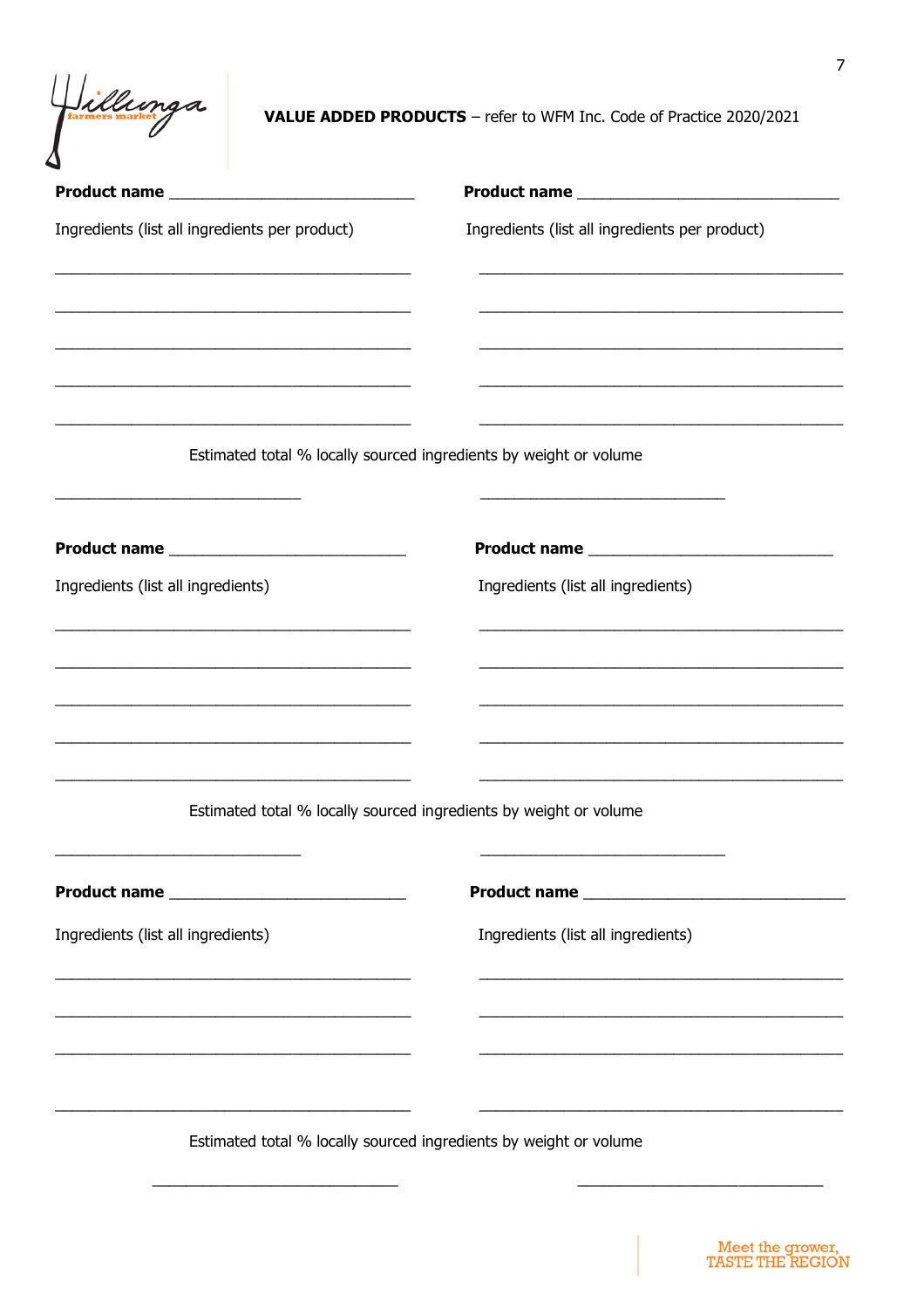Villunga

VALUE ADDED PRODUCTS - refer to WFM Inc. Code of Practice 2020/2021

| Ingredients (list all ingredients per product)                                                                                                                                                                                                | Ingredients (list all ingredients per product)                    |
|-----------------------------------------------------------------------------------------------------------------------------------------------------------------------------------------------------------------------------------------------|-------------------------------------------------------------------|
| <u> 1989 - Jan James James, martin de ferror eta politikari (h. 1989).</u>                                                                                                                                                                    |                                                                   |
|                                                                                                                                                                                                                                               |                                                                   |
| <u> 1989 - Johann Stoff, amerikansk politiker (d. 1989)</u>                                                                                                                                                                                   | Estimated total % locally sourced ingredients by weight or volume |
|                                                                                                                                                                                                                                               |                                                                   |
| Ingredients (list all ingredients)                                                                                                                                                                                                            | Ingredients (list all ingredients)                                |
|                                                                                                                                                                                                                                               |                                                                   |
| <u> 1989 - Johann Stoff, deutscher Stoff, der Stoff, der Stoff, der Stoff, der Stoff, der Stoff, der Stoff, der S</u><br><u> 1989 - Johann Barn, amerikan bernama di sebagai bernama dan bernama di sebagai bernama dalam bernama dalam b</u> |                                                                   |
|                                                                                                                                                                                                                                               | Estimated total % locally sourced ingredients by weight or volume |
|                                                                                                                                                                                                                                               |                                                                   |
| Ingredients (list all ingredients)                                                                                                                                                                                                            | Ingredients (list all ingredients)                                |
| <u> 2002 - Jan James James James James James James James James James James James James James James James James J</u><br><u> 1989 - Johann Barn, mars an t-Amerikaansk politiker (* 1908)</u>                                                  |                                                                   |
| <u> 1989 - Johann Stoff, deutscher Stoff, der Stoff, der Stoff, der Stoff, der Stoff, der Stoff, der Stoff, der S</u>                                                                                                                         |                                                                   |
|                                                                                                                                                                                                                                               |                                                                   |